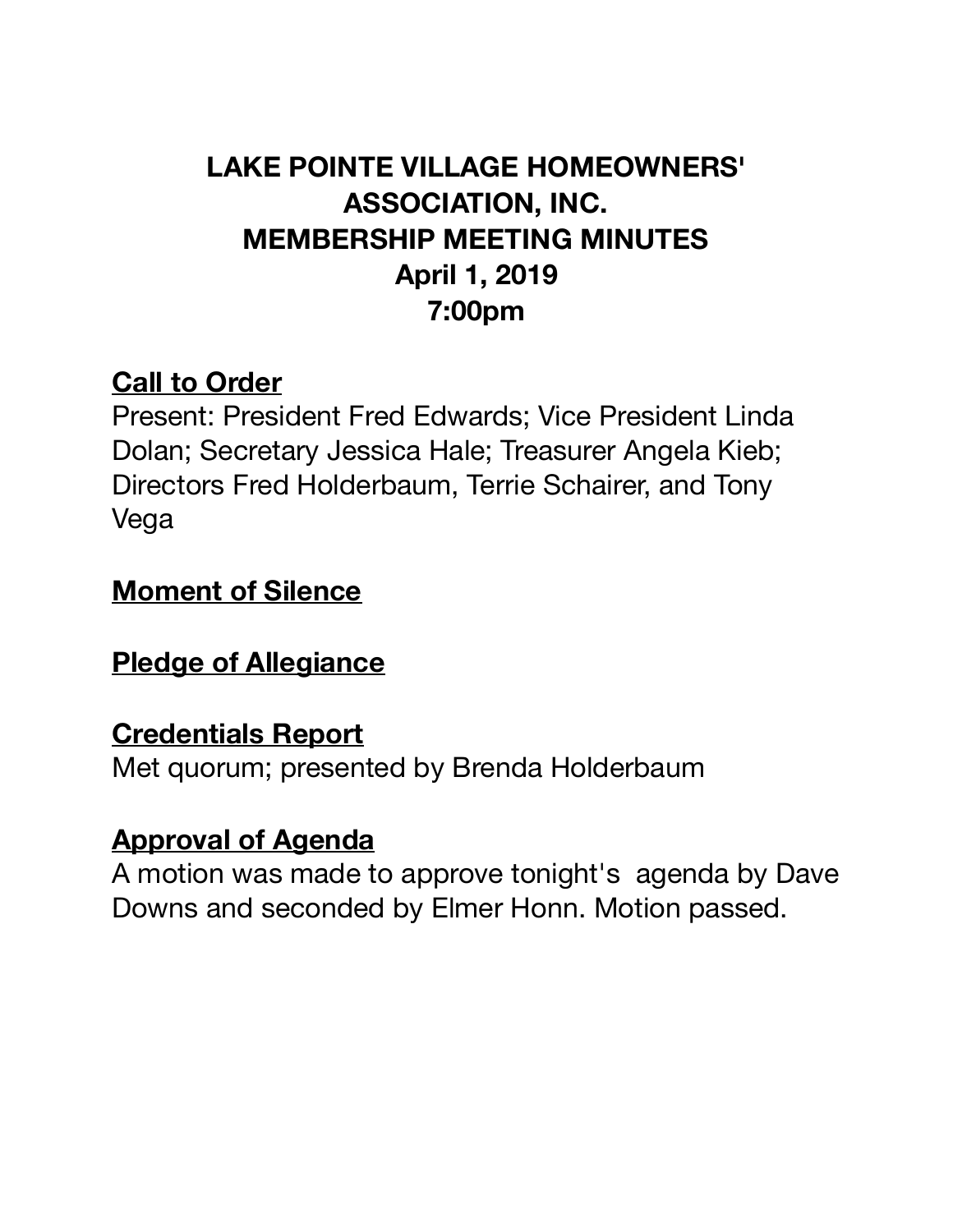# **Secretary's Report**

A correction was noted about the spelling of a new resident's last name (Under Welcome Committee report, 03/04/2019) - the correction is Borowski.

A motion to approve the minutes was made by Frank Holderbaum and seconded by Marilyn Edwards. Motion passed.

# **Treasurer's Report**

The financial statement beginning on February 28, 2019 and ending on March 31, 2019 was presented by Angela Kieb.

| <b>Cash Balance</b> | 2/28/2019            | \$48,325.69 |
|---------------------|----------------------|-------------|
| <b>Receipts</b>     |                      | 5,575,70    |
|                     | <b>Disbursements</b> | 4,791, 90   |
| Cash Balance        | 3/31/2019            | \$49,109.49 |

A motion to accept the report was made by Angela Kieb and seconded by Gene Dolan. Motion passed.

#### **New Business**

A motion was made by Solveig Barnes and seconded by Doug Fader and Judy Kihlstrand to have Director Tony Vega present information about insurance. It will be in the New Business section.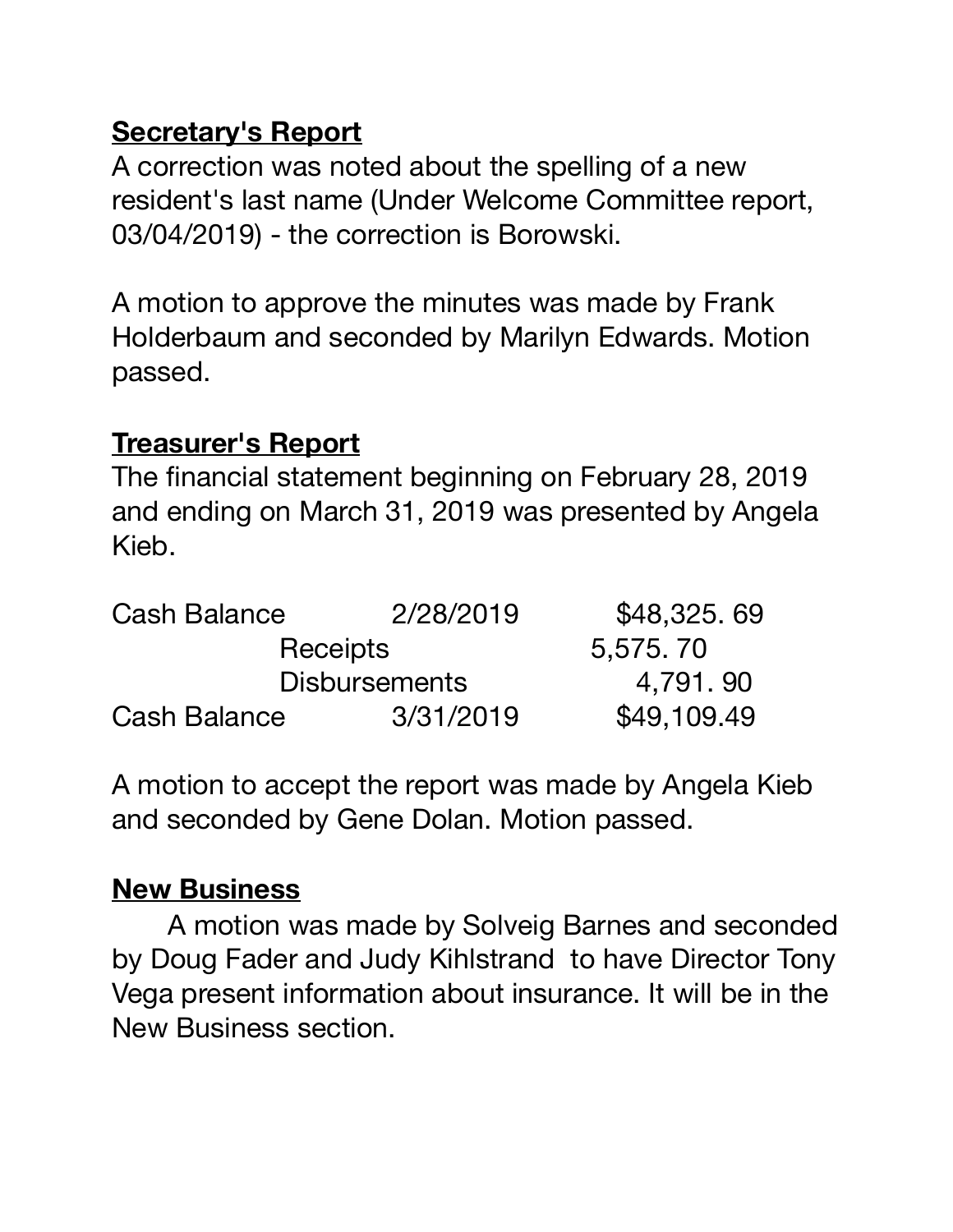# **President's Report**

If residents have additional parking needs for short term parking and choose to have cars park on neighbor's grass or on street they need to ask Sherry Briggs for help in solving this issue.

February 22, 2020 is the date for the next Home Show.

Sherry Briggs will host the Spring Fling on 04/12/2019. At that time there will be an update at 11:00am on the 80% rule (55+yrs.old minimum 1/unit). There will be lunch with hot dogs etc. at 12:00pm and a band. This gathering and lunch will be paid for bySun Co.

All board members have been certified by the state.

A safety announcement was also made for those people leaving for their other homes. It is very important that before leaving, LPV residents should make sure that all items that are loose outside their homes should be put away to "…be a good neighbor."

Please turn off the light in the library when you leave and don't leave food in there. Check out the sign above the switch the next time you are there.

Spring flowers are being planted.

The board members were introduced.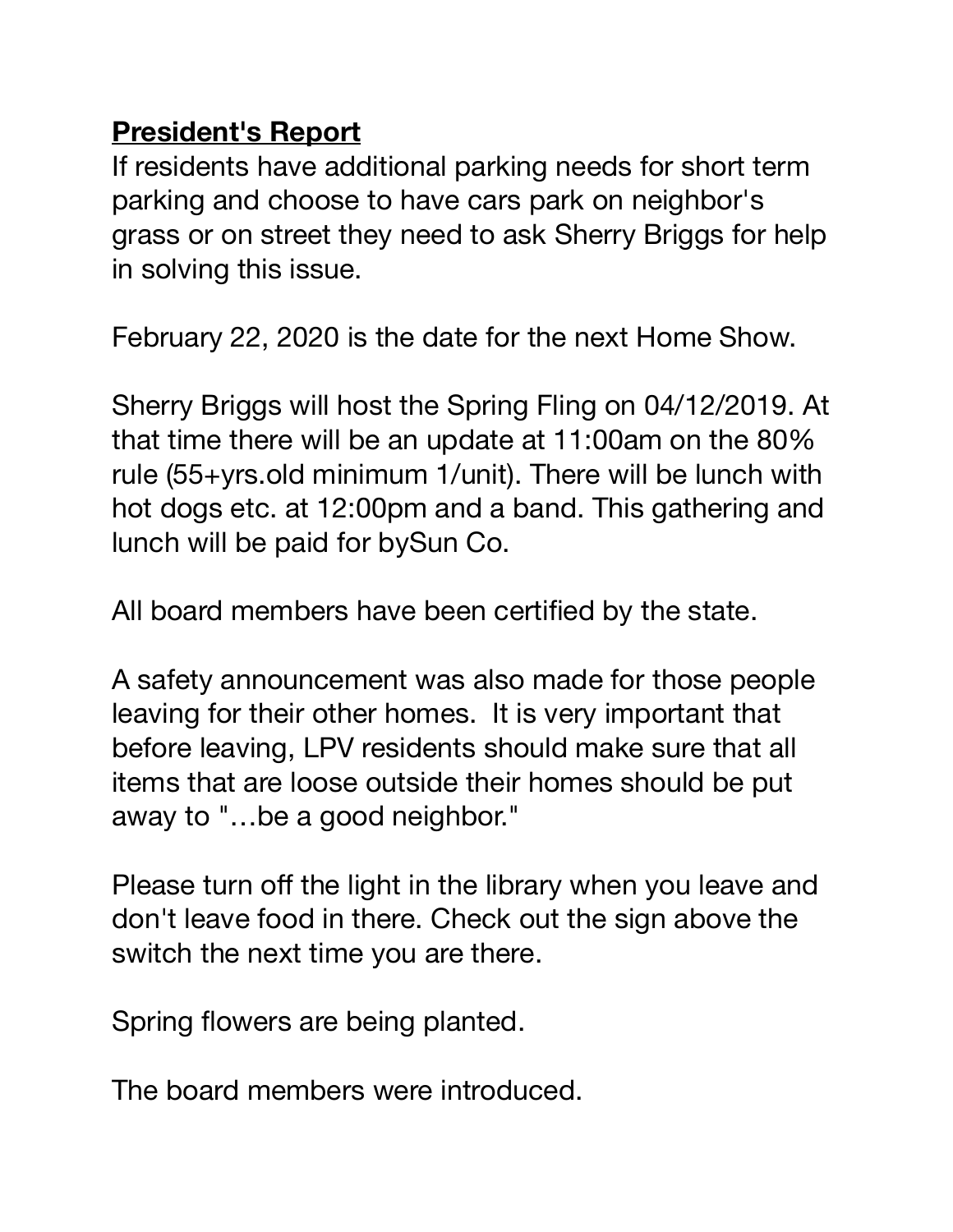#### **Committee Reports**

FMO Next meeting, 4/11/2019 on Beacon Terrace from 9:00am-12:00pm. Attorney Dan Perry will be guest speaker.

A bill that was being developed by owners of mobile home communities included what the company owners could do in those communities. It was pulled because it didn't provide help to residents.

Welcome Rosa Ayersman mentioned two new residents: Jackie Holmes and Gail Brice and two others coming to LPV.

Communications Doug Fader mentioned that he is now using *Mailchimp*. HIs gmail for the email news was shut down. He is still able to be emailed to him with his gmail address. However, to read the newsletter it will be sent via M*ailchimp*.

#### **Activities**

Dave Downs announced the results of the Billiards Tournament: Fred Holderbaum is #1, Ron Yale is #2, and Jim Story is #3. Billiards meets on Fridays at 6:30pm in clubhouse.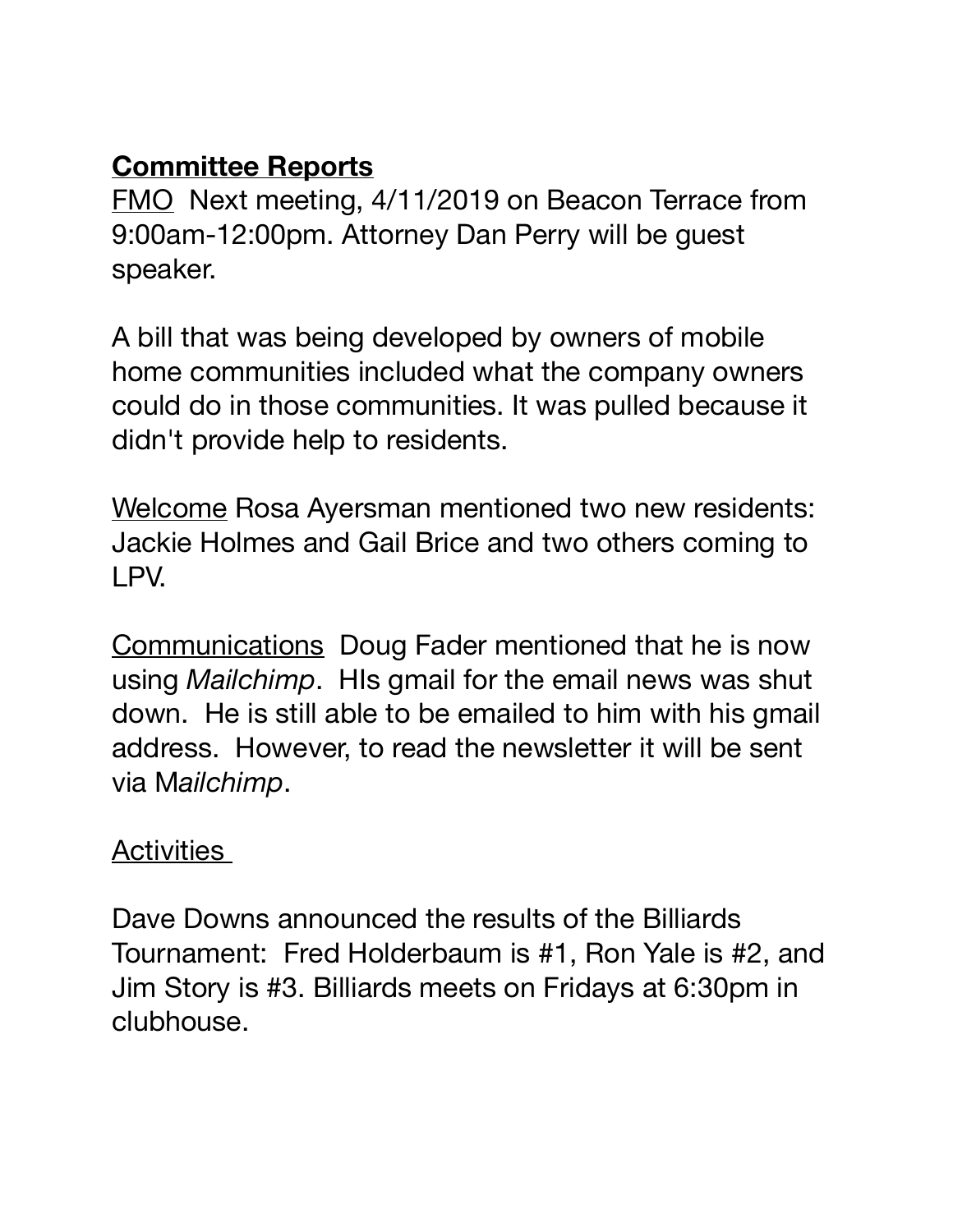Dave Downs also stated that if you were leaving your LPV home for an extended period of time you should leave your batteries hooked up and charging while you are gone. 

Barbara Bieronski is leading a woman's billiards league. It will meet on Wednesday nights at 6:30pm.

Dave mentioned that summer activities will continue including shuffleboard, Dominoes, and cards.

Next Monday afternoon the Activity Committee will meet at 1:00pm in the library. Betty Horn mentioned that Potluck dinners will continue during the summer with Barbara Wallace, Marion Grabowski, and Jessica Hale organizing it; dinners will begin at 5:00pm. On April 18th there will be the monthly potluck. Sign up in library at clubhouse.

Easter Dinner will be on April 21 at 4:00pm \$8.00/ticket. Come early - some fun before dinner is promised.

Debbie King mentioned the carport sale, which went very well. It will probably be available next year.

Solveig Barnes reported on water aerobics which will continue but has been slow lately because of the cold weather.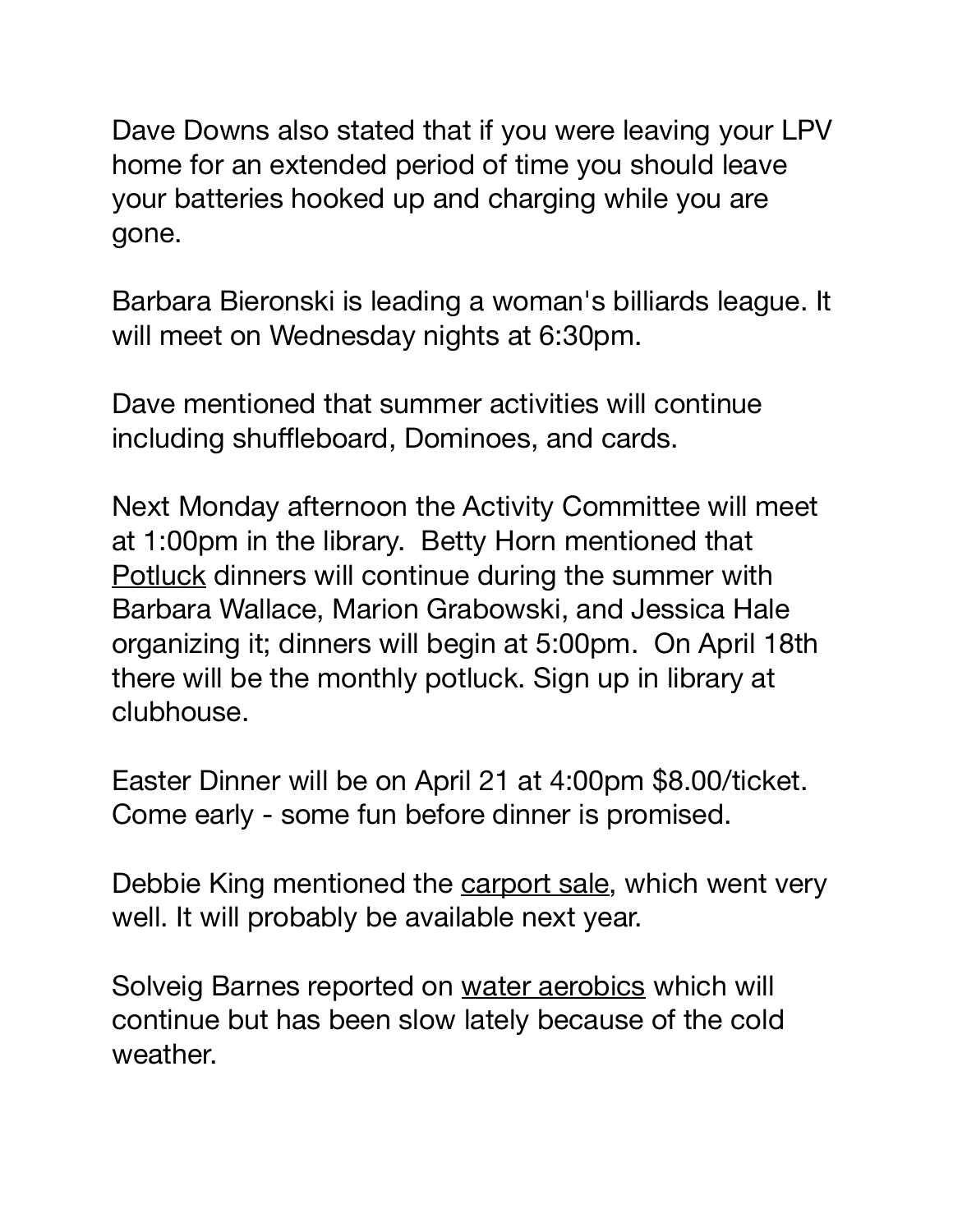Line dancing, with Rosa Ayerson and Solveig Barnes will pick up the program while Carol Harris goes north. 3:00-4:00pm on Thursdays.

SPCA Walk - Angie Carleton with Miss Daisy will be walking around Lake Mirror. Angie raised \$3000, \$2700 of which came from LPV residents. Her thanks go to **all** who contributed to the cause.

Eric Hipkiss asked for interest in playing darts. It will be presented in detail at the activities meeting.

Joe Strahl shared the shuffleboard results.

The #1 team was Elmer Honn and Frank Beattie, #2 was Joe Stevens and Dave Kihlstrand, and #3 Wayne Jasnau and Ralph Hackett. Joe Stevens will manage the summer program start at 9:00am on Tuesdays and Saturdays.

JoAnn Clifford Entertainment-Unlimited provided information on various activities. Wii games on Thursdays at 6:30pm if enough people come, on November 2nd, she will host craft show - to be cancelled if not enough people sign up. On April 20th there is a casino cruise with Anglers Green community (Sherry Mercier).

Dianne Wrase, from SIngsperation, reminded that the next gathering is on April 14, 2019 at 7:00pm.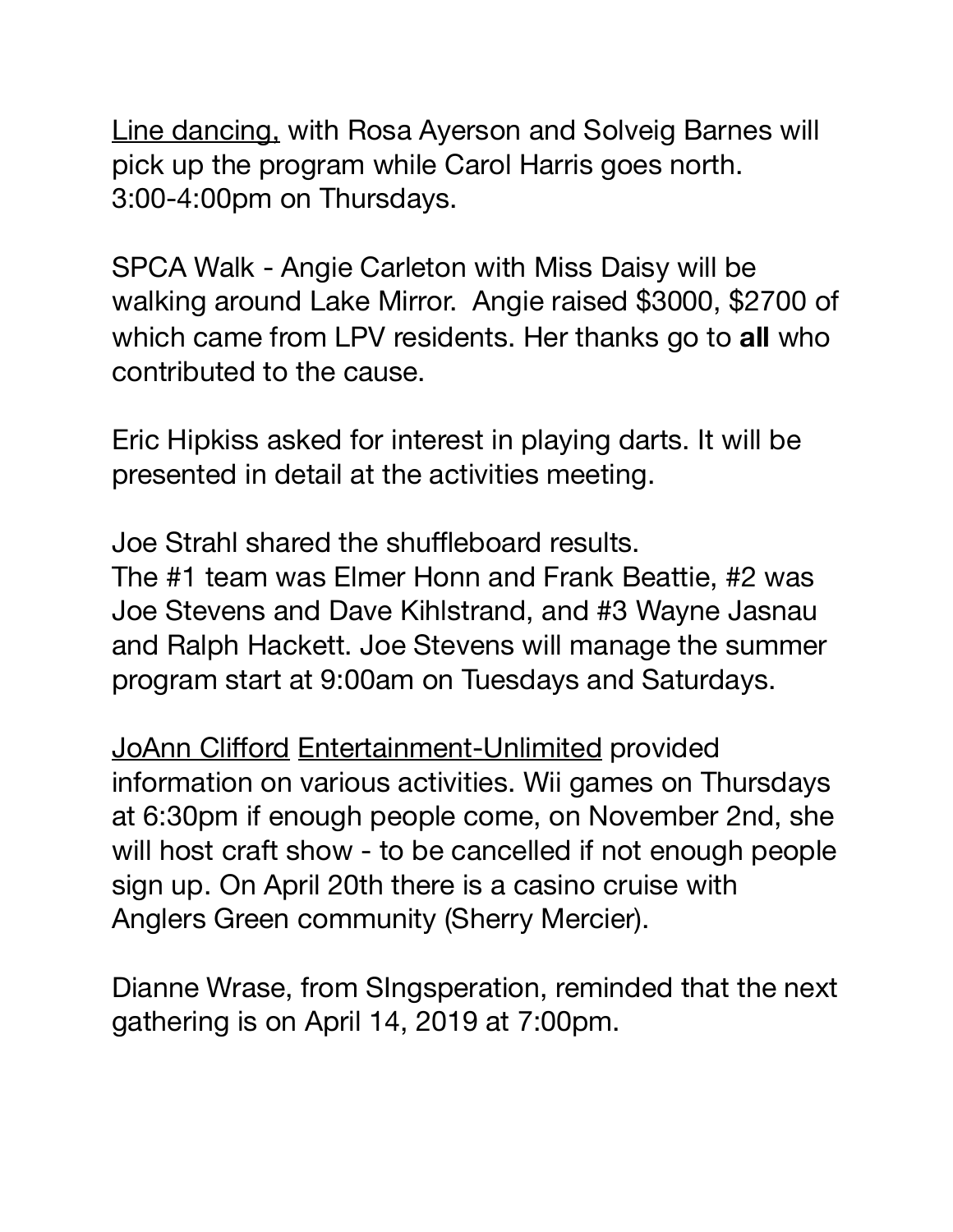# **New Business**

HOA and Activities have insurance and it includes an attorney's time. Sun covers HOA and dance. The only time that HOA and activities covers residents in the pool while Solveig Barnes teaches water aerobics. The lake is not covered and the kitchen is the biggest liability. Sun requires \$1,000,000 policy for a year. All dinners are covered if the dinner is an HOA activity. Sanctioned activities are covered. When attending a LPV activity as a visitor the use of the signature book in clubhouse is required. Sherry Briggs must know who is here and for how long.

Residents owning golf carts should consider insurance coverage of the cart. Residents must check with Sherry about the rules for coverage and who can drive the cart.

At the last Board of Directors meeting the Activities Committee wrote a letter to the board requesting a 50/50% sharing of the cost of the insurance policy which is \$1,095/year.

At this meeting, April 1, 2019, Angela Kieb made a motion to share (and not exceed) with the activities committee, the cost of the policy on a 50/50% basis. Sue Buckley seconded the motion. Motion passed,